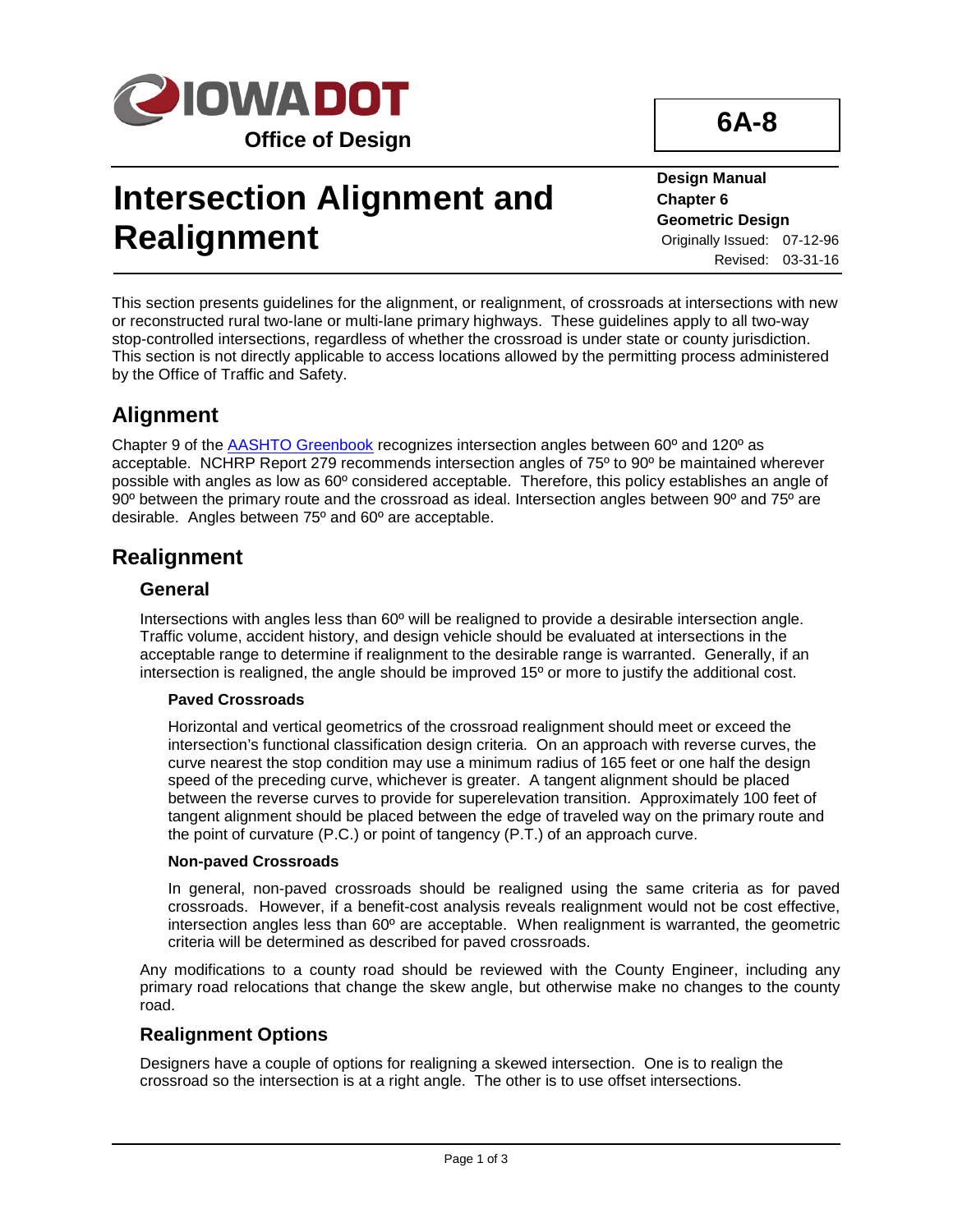#### **Realigning Intersection to a Right Angle**

If crossroad volumes are high, realigning the intersection to a right angle, see Figure 1, is the preferred option. This reduces turning movements and signage when compared to the offset intersection option.





As shown in Figure 1, reverse curves will likely be necessary. Shifting the point of intersection may reduce the number of reverse curves, but could result in the need for substantial additional right-of-way.

#### **Offset Intersections**

Offset intersections, see Figure 2, are an acceptable design alternative if the crossroad through volume is low and two intersections can resolve deficiencies associated with one intersection. Each of the individual intersections must meet all design criteria and intersection angles should fall within the desirable range.



**Figure 2:** Realigning using offset intersections.

When using offset intersections to realign a crossroad, an alignment which requires traffic on the crossroad to turn left on to the main road, then turn right off of the main road is preferred, see Figure 3. This avoids the need for a left turn movement off the main road. However, depending on skew, it could result in the need for reverse curves and/or substantial additional right-of-way.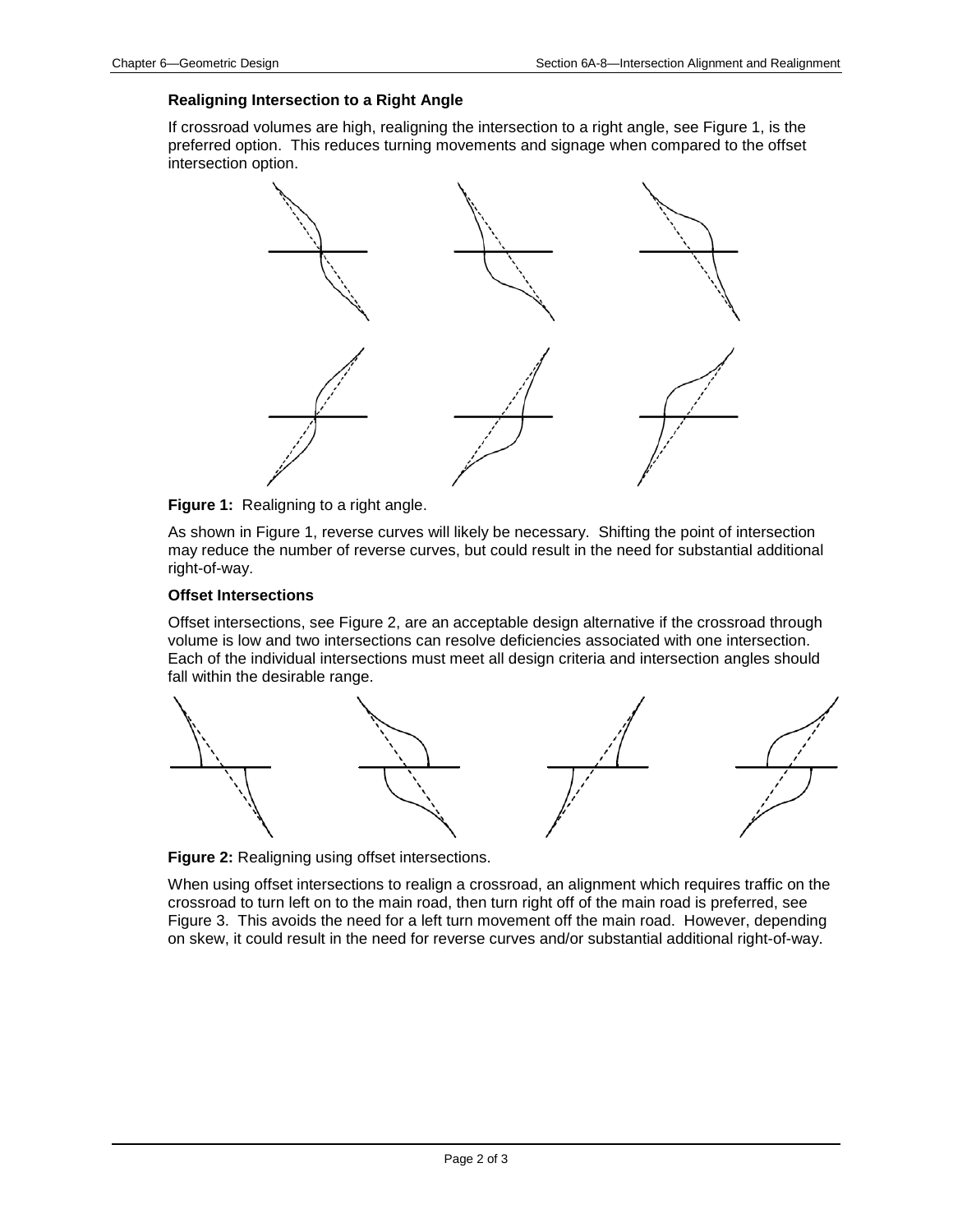

**Figure 3:** Preferred offset intersection of a cross road with a primary route.

An alignment that requires cross road traffic to right turn on to the main road, then turn left off of the main road (see Figure 4) may be used. However, designers will need to keep in mind sufficient distance must exist between the offset intersections to allow for a potential queue resulting from vehicles turning left off of the main road. Traffic volumes may necessitate the need for a left turn lane on the main road.



**Figure 4:** Offset involving a right turn on to main road and a left turn on to the crossroad.